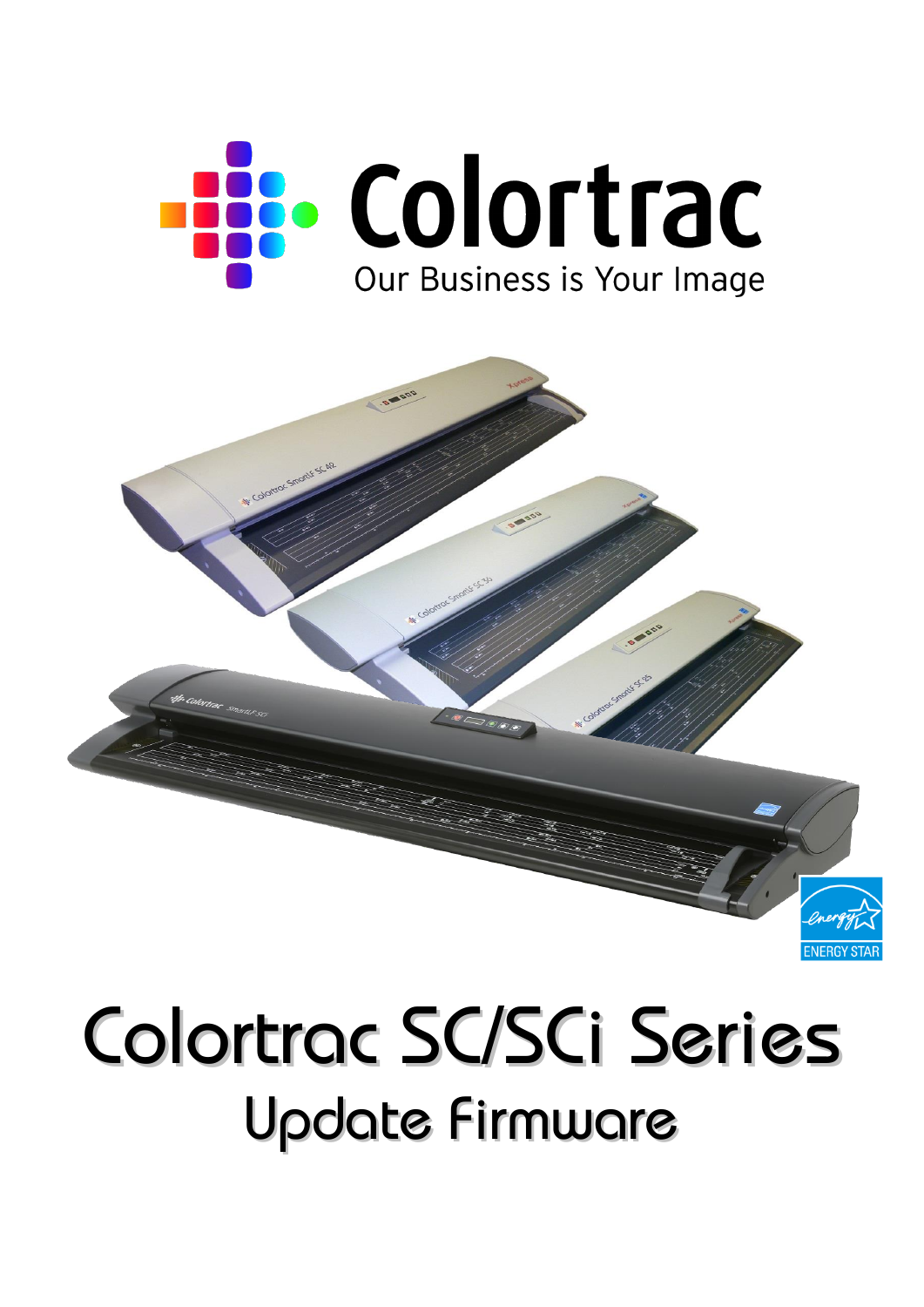

### **Instruction Manual**

Issue 1 Date: 20/05/2022

©Colortrac Ltd 2021

## **SC Scanners**

**SC25 Xpress 'm' , 'c' & 'e' SC36 Xpress 'm' , 'c' & 'e' SC42 Xpress 'm' , 'c' & 'e' SC25 mfp, SC36 mfp & SC42 mfp**

## **SCi Scanners**

**SCi25 'm', 'c' & 'e' SCi36 'm', 'c' & 'e' SCi42 'm', 'c' & 'e'**

- No part of this product or publication may be reproduced, copied or transmitted in any form or by any means without permission from: Colortrac Ltd. Units 3 – 5 Brunel Court. Burrel Road. St Ives, Huntingdon, Cambridgeshire, PE27 3LW. United Kingdom.
- The product and the contents of this publication may be changed without prior notification.
- Colortrac Ltd makes every effort to ensure this publication is free from error. Misprints, errors or quality observations should be reported to Technical Support, Colortrac Ltd.
- Colortrac Ltd shall not be liable for any damages, errors, issues or events that result from the use of the equipment or this manual.
- SCi and SC scanners have different external colours, but the serviceability is exactly the same, so colours may different, but the process is the same.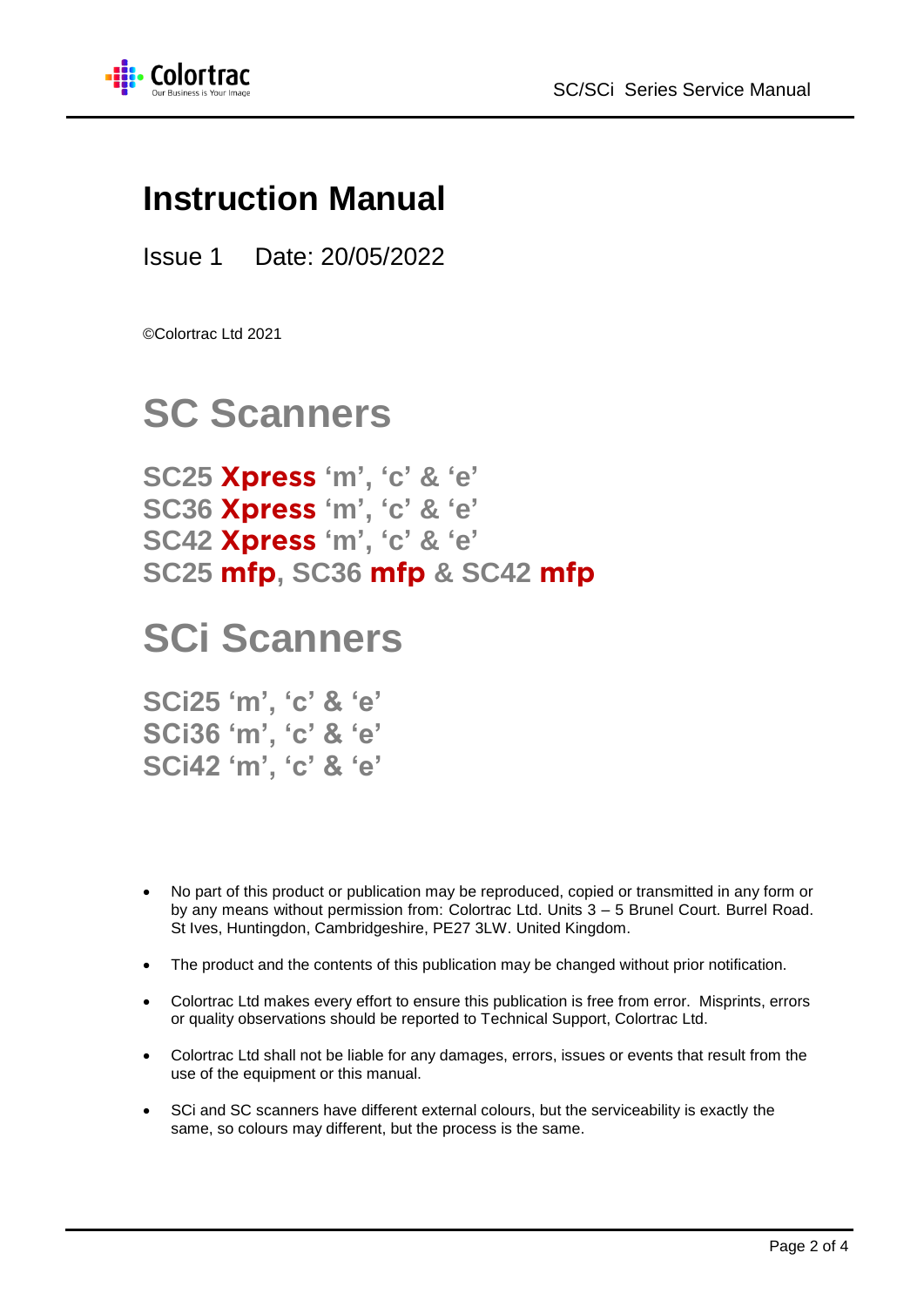

#### **1 Updating Firmware**

1. Double click the SmartLF SC Utilities icon.

2. To enter the second level utilities Click 'Utilities' at the bottom of the front page.

| SmartLF SC<br>Utilities.exe |
|-----------------------------|

| Scanner Model                 | SC42E            |      |
|-------------------------------|------------------|------|
| Scanner Firmware              | V00.17           |      |
| <b>Utilities</b>              | V: 0.1.22        |      |
|                               | Calibrate        |      |
| Power save                    | AutoWidth        |      |
| Power save timer (mins)<br>15 | o mm             |      |
|                               | O Inches         |      |
| Apply                         | © Off            |      |
|                               | <b>Utilities</b> |      |
| ?                             |                  |      |
|                               |                  | Exit |

- 3. Download the latest firmware from the download site:
- 8<br>
Connect (Utilities Driver) Oth Useful Videos  $\overline{\mathbb{Z}}$ -IL SmartLF SC Utilities

https://colortracsupport.com/scendusers.html

SCi / SC Xpress Support Site

-ii: Colortrac

4. Click the browser button to locate the downloaded firmware. After selecting the firmware #########.cab file, click download.



End User Support